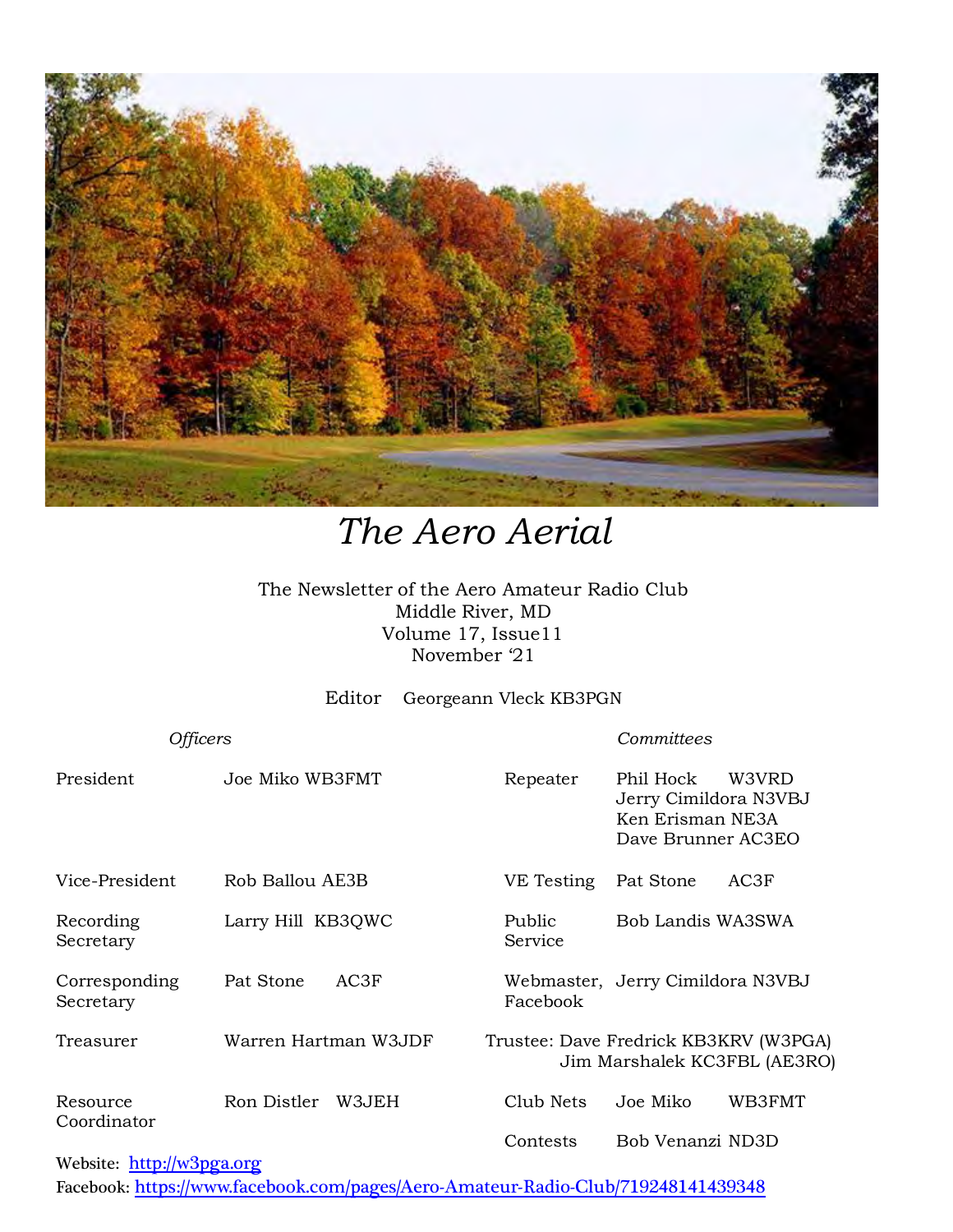### **About the Aero Amateur Radio Club**

### Meetings

The Aero Amateur Radio Club meets at 7:30 pm on the first and third Wednesdays of the month at Essex SkyPark, 1401 Diffendall Road, Essex. Meetings begin at 7:30 p.m. local time. Meetings are canceled if Baltimore County Public Schools are closed or dismiss early.

### Repeaters

| W3PGA | $2 M$ : INPUT : 147.84 MHz, OUTPUT : 147.24 MHz, PL 123.0 |
|-------|-----------------------------------------------------------|
| W3PGA | 70 Cm: INPUT: 444.575 MHz, OUTPUT: 449.575 MHz, PL123.0   |
| W3JEH | 1.25 M: INPUT : 222.24 MHz, OUTPUT : 223.84 MHz           |

### Club Nets

Second Wednesday Net – 70 Centimeters (449.575 MHz Repeater PL123) @ 8 p.m. Local Time Fourth Wednesday Net – 2 Meters (147.24 MHz Repeater PL123) @ 8 p.m. Local Time Fifth Wednesday Net – 10 Meters (28.445 MHz) @ 8 p.m. Local Time

### Radio License Exams

The Aero Amateur Radio Club sponsors Amateur Radio License Exams with the ARRL VEC. Examination sessions are throughout the year. Walk-ins are welcome; arrive no later than 30 minutes after start time. \$15 charge.

### 2021 Examination Schedule

| Time:  | 1 pm                               |  |
|--------|------------------------------------|--|
| Dates: | November 20                        |  |
|        | Where:   American Legion, Rosedale |  |

American Legion Post 180, 1331 Seling Ave., Rosedale, MD 21237 Contact: Patricia Stone AC3F, email: [ac3fac3p@yahoo.com,](mailto:%20ac3fac3p@yahoo.com) landline: 410-687-7209

### LOCAL AREA NETS

| Day                    | Time          | Freq. (MHz)   | Net Name                                  |
|------------------------|---------------|---------------|-------------------------------------------|
| Daily                  | $9 - 10$ am   | 145.330       | <b>Oriole Net</b>                         |
| Daily                  | 6 pm          | 3.820         | Maryland Emergency Phone Net              |
| Daily                  | $6:30 - 7$ pm | 145.330 no PL | Balto. Traffic Net (b/u 146.670 PL 107.2) |
| Daily                  | 7 pm & 10 pm  | 3.643         | MD/DC/DE Traffic Net                      |
| $2nd$ Tue              | $7:30$ pm     | 146.670       | <b>Baltimore County RACES Net</b>         |
| $2nd$ Wed              | 8 pm          | 449.575       | <b>Aero ARC Net</b>                       |
| $4th$ Wed              | 8 pm          | 147.240       | <b>Aero ARC Net</b>                       |
| $5th$ Wed              | 8 pm          | 28.445        | <b>Aero ARC Net</b>                       |
| Fridays                | $7:30$ pm     | 145.330       | Back in the Day Net                       |
| When activated by NOAA |               | 147.030       | SkyWarn (primary)                         |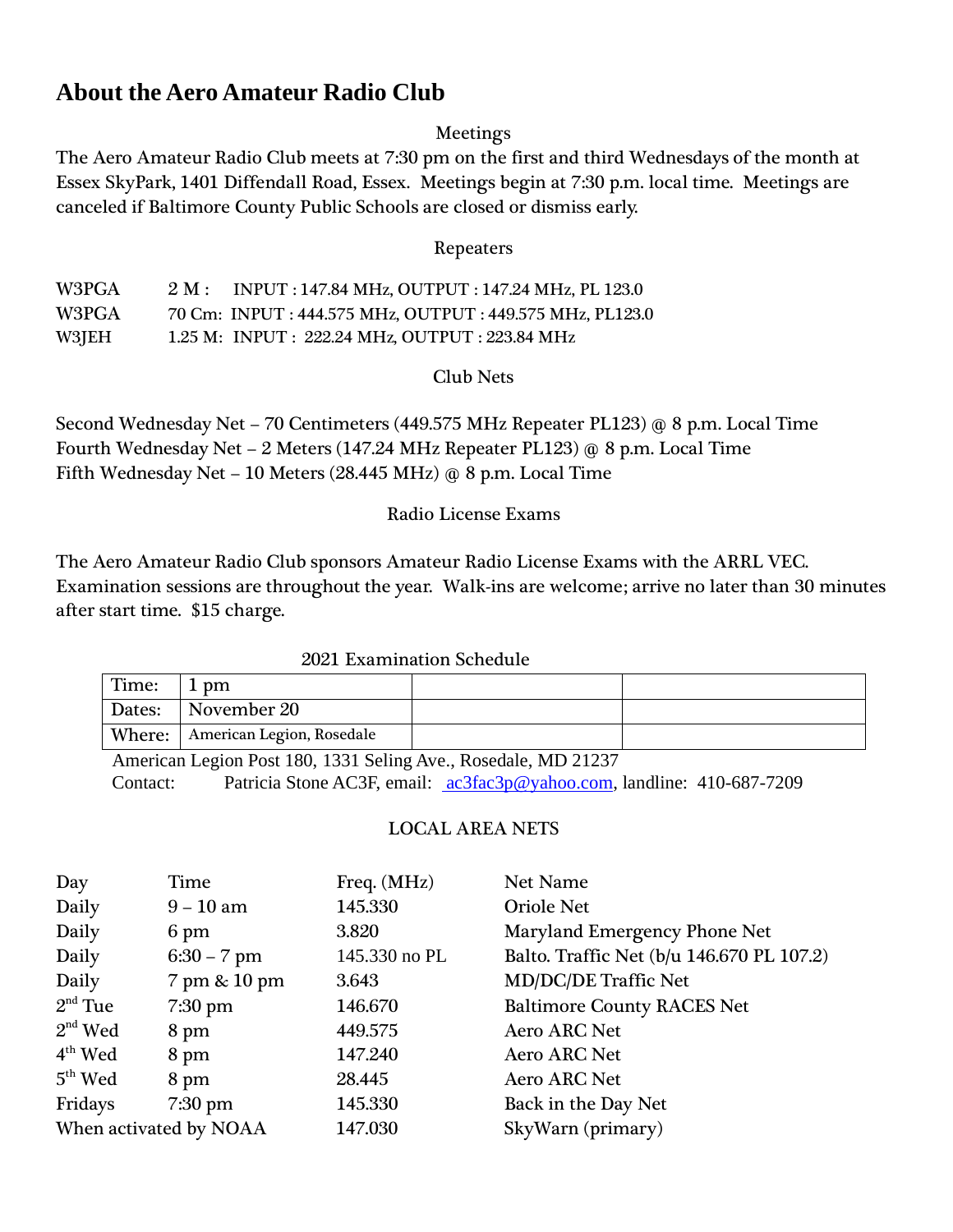# **Net Reports**

The Aero ARC had a 440 Net on 8/11/21 it ran from 20:00 to 20:22. It had 3 participants.

W3PGA NCS Joe Essex KC3HXL Joel Essex KB3QWC Larry Middle River

The Aero ARC had a 2 meter Net on 8/25/21 it ran from 20:00 to 20:25. It had 4 participants.

W3PGA NCS Joe Essex KB3VAE Richard Bowley's Quarters N3RES Ray Lutherville KC3HXL Joel Essex

9/8/21 No 440 net.

The Aero ARC had a 2 meter Net on 9/22/21 it ran from 20:00 to 20:22. It had 4 participants.

W3PGA NCS Joe Essex N3FQC Don Perry Hall W3ESX Jaminson Essex KB3VAE Richard Bowley's Quarters

9/29/21 No Ten Meter Net Bad Conditions

The Aero ARC had a 440 Net on 10/13/21 it ran from 20:00 to 20:20. It had 7 participants.

W3PGA NCS Joe Essex N3RES Ray Lutherville K3DON Don Joppatowne AC3F Pat Middle River N3VBJ Jerry Rosedale KB3VAE Richard Bowley's Quarters W3VRD Phil Essex

The Aero ARC had a 2 meter Net on 10/27/21 it ran from 20:00 to 20:14. It had 6 participants.

W3PGA NCS Joe Essex AC3F Pat Middle River K3DON Don Joppatowne KB3QWC Larry Middle River WA3QWC Tom Middle River W3VRD Phil Essex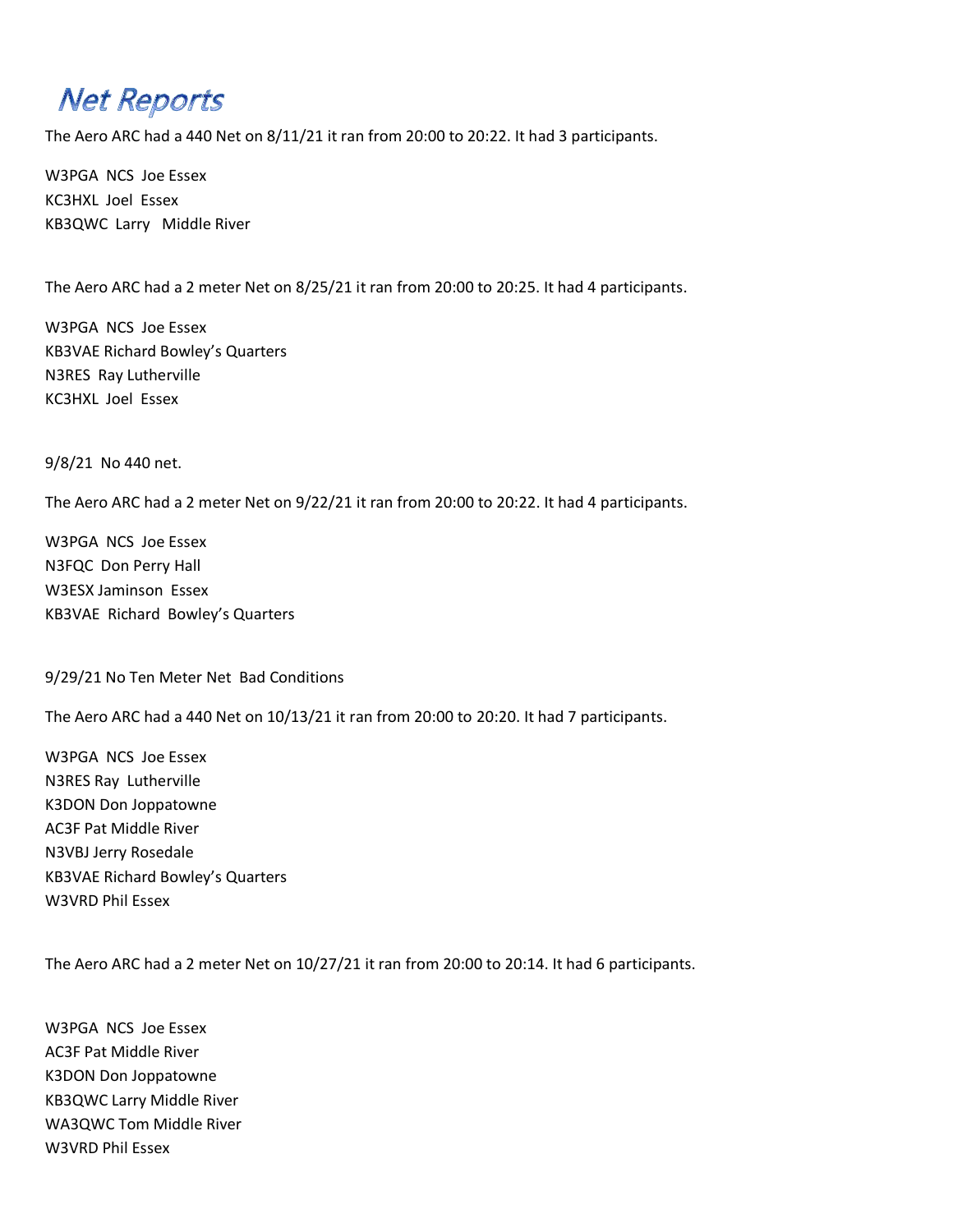

**VE CORNER** 

**Our next test session** has been changed to **Saturday, November 20<sup>th</sup> at 1PM at the American Legion** Post in Rosedale. Hope to see you there.

# **"You Tube" is not only for Cats, anymore!**

A You Tube presentation by the Antique Wireless Museum and runs 48 mins about the History of Sideband.

It is Very will presented, some of your old timers may remember some of the equipment shown in some of the slides.

It's an interesting history lesson about the early radio telephone links between the US and UK. It also has to history information about the beverage antenna (the kind Rob AE3B used a few Field Days ago).

You Tube -<https://youtu.be/BBRntPJTr5Y>

Thanks to Harry AC3EK

# **Where Does 468 Come From?**

Created by Ward Silver - N0AX on 2010-05-04

### **"Where Does 468 Come From?"**

We've all seen this number over and over again - the "magic number" that gives us the length of a half-wavelength dipole in feet from the dipole's resonant frequency:  $L = 468/f$ . In free space the wavelength in feet is 492/f, but a practical half-wavelength antenna is shorter so the constant is smaller. The number 468 is on the license exams and in the literature. It's been there ever since I started reading about ham radio in the mid-1960s. It's a pillar of amateur antenna theory. Every ham is expected to memorize it. And it's wrong.

It would be more accurate to say that it's rarely correct. There are certain instances where it's close, but using it often leads to wasted wire. The usual instructions to a new ham are, "Calculate how much wire you need using 468/f and then add a couple of feet." What that really means is the value 468 is too small and we compensate for the error by "adding a couple of feet". If 468 isn't right, why do we use it? Answering that question requires a trip along the paths of history.

Recently, I had the opportunity to spend a few days at ARRL Headquarters to plan upcoming writing and editing projects. The ARRL has a great Technical Library with every edition of ARRL publications and technical publications going back decades. (If you ever get close to Connecticut, it's well worth dropping in on the ARRL for a tour!) I had some time one afternoon and decided to find out when and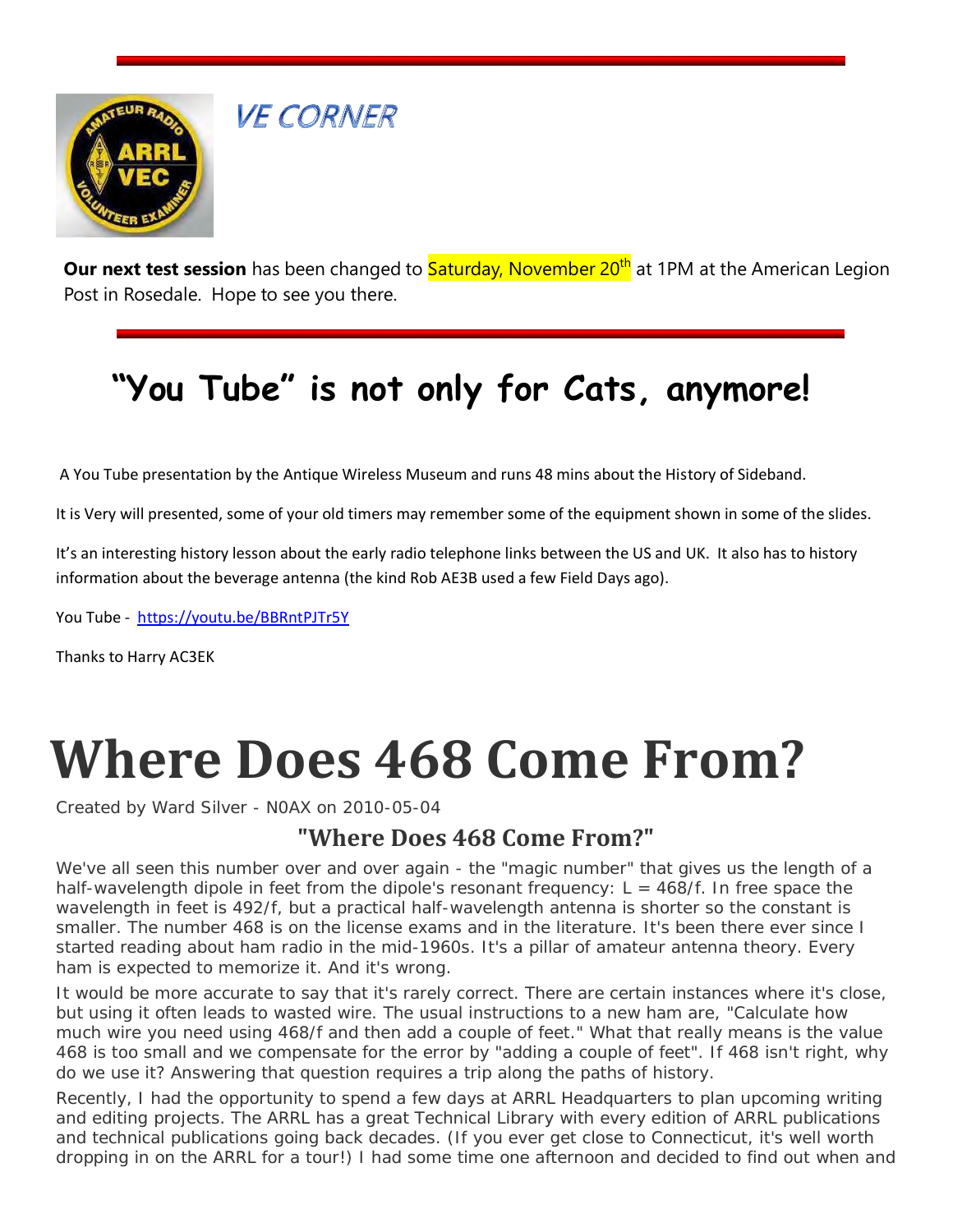how the number 468 first appeared in the ham literature.

My first stop was the *ARRL Antenna Book's* initial edition in 1939. Sure enough, on page 13 in the chapter on "Antenna Properties", the familiar formula 468/f appears. The *Antenna Book* states that the "end effect" due to the attachment of insulators at the ends of the antenna results in the approximately 5% reduction in length from the free-space 492/f to 468/f. The text goes on to state that the percentage "varies slightly with different installations", but doesn't say how, nor is a citation provided to identify how the value of 468 was obtained.

Since it is unlikely that the value of 468 appeared in the *Antenna Book* without any "prior art", I next turned to the *ARRL Handbook's* first edition in 1926. That turned out to be a dry hole - no formula for antenna length and nothing in 1927 or 1928 either. Then, in the 1929 edition's "Antennas" chapter on page 128, I hit pay dirt! The text defines natural wavelength as the highest wavelength (the lowest frequency) at which the Hertz antenna (a half-wavelength dipole) will resonate. It is stated that "The natural wavelength of the wire...will be its length in meters multiplied by 2.1" Hmmm...2.1 is 5% longer than would be the free-space value of 2. (Remember, the text is discussing wavelength, not frequency.) Farther down the page I saw, "Speaking in terms of feet, the natural wavelength of the antenna will be its length in feet divided by 1.56." That equation translates to  $L = (300 \times 1.56)/f$ and 300 x 1.56 is 468! Here were the headwaters of the mighty River 468!

Still, no background for the correction was given. Where does the use of a correction factor originate? Back to the stacks! Did I really want to go through all of the *QST* magazines until I found my answer? Well, not really, but inspiration struck in the form of the online *QST* archives. I logged into the ARRL Web site, brought up the *QST* archive search page, and...hit another roadblock. I couldn't very well search for "468" because it was unlikely to be a keyword. "Dipole" would return hundreds of hits. Then I realized that in the early days, a half-wavelength dipole would have been referred to as a "Hertz antenna" or "Hertzian antenna". I entered the former and scrolled down to the



very earliest entries.

The oldest article on Hertz antennas was in the July 1925 issue by 9BXQ and titled "The Hertz Antenna at 20 and 40 Meters" but it didn't discuss a formula for length. The next oldest article, October 1926's "The Length of the Hertz Antenna" by G. William Lang, turned out to be what I was looking for. In the article, Lang (who was apparently not a ham, but worked in the Dept of Radio Operations for Radio Station WBZ in Boston) set up some Hertz antennas at amateur station 1KA and also measured antennas at station 1CK and 1KF. He used an oscillator and a wavemeter to determine the frequency at which the antenna resonated then measured the entire antenna - tip-to-tip, including the counterpoise. A table of correction values was derived, with the free-space wavelength in meters multiplied by an average value of 1.46 to get the antenna's resonant wavelength in feet. This corresponds to an equation of  $L = 438/f$ . This is the first suggestion that the actual resonant length of a practical amateur antenna can be predicted by using a correction factor to a free-space wavelength.

The early experiments of 1925 and 1926 took place on or near 40 meters. In those days, CW operation on what we now call the "low bands" of 80 and 40 meters was the norm. At these wavelengths, a half-

wavelength dipole was of a reasonable length. It could be made of ordinary copper wire, probably #8 to  $#14$  AWG, and installed in the back yard at heights of 20 to 40 feet. For these antennas,  $1/8$ <sup>th</sup> to  $1/4$ <sup>th</sup> wavelengths above ground, a value of  $468$  is about right, resulting in the equation printed in the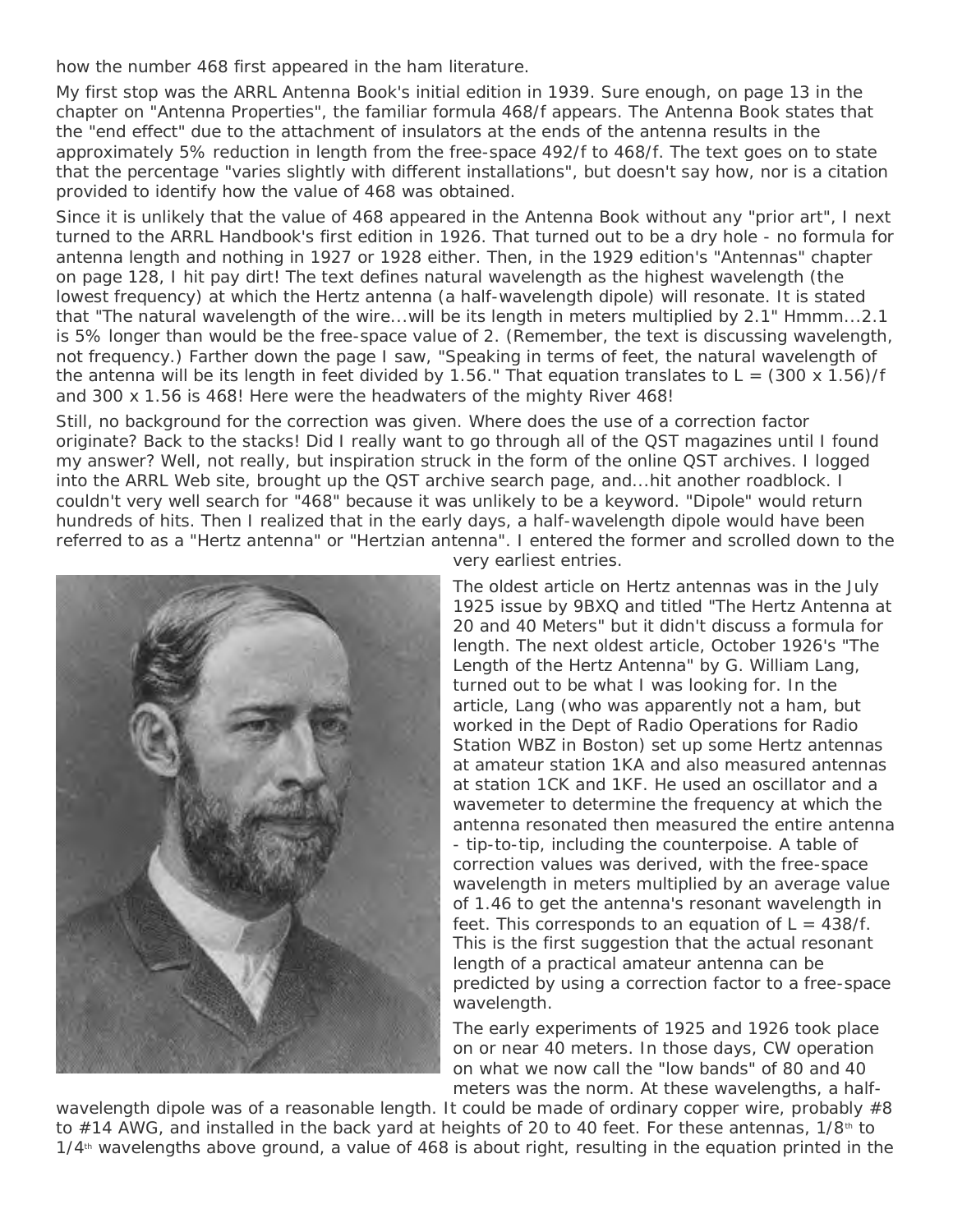#### *ARRL Handbook* in 1929.

In truth, many variables affect the resonant frequency of a half-wavelength dipole, the two primary factors being the length-to-diameter ratio of the antenna conductor and most strongly, the antenna's height above ground. These can combine to change the actual correction factor quite a bit! (Insulation can also affect an antenna's electrical length.) In my November 2009 *QST* column, "Hands-On Radio: Antenna Height", I modeled a typical 20 meter dipole made of #12 AWG uninsulated wire at heights from  $1/8<sup>th</sup>$  to 2 wavelengths over realistic ground and calculated the correction factor at each height. It varied from 466 to 481 over that range! Clearly, using 468/f would lead to an antenna being too short most of the time.

If 468 is too small and rarely correct, what should you do? Realistically, you should expect to trim your dipole to get the resonant frequency you want. Instead of being frustrated that the calculations aren't exact, learn to adjust the antenna's length efficiently by using an instrument such as an antenna analyzer. Start with an estimated value based on a more realistic formula such as 490/f that results in a small amount of extra wire for attaching insulators. During tuning, twist the wire connections together or use clamps, then raise the antenna into position and measure. When it's right, only then solder and weatherproof the connections. Recognize that every antenna's circumstances are slightly different - height, ground conductivity, thickness of wire, nearby conductors, and so forth.

Another lesson to learn from this exploration is to realize that "magic numbers" in formulas have often been determined through experimentation under specific circumstances. As such, they likely depend on a variety of factors that you may not be able to replicate. They will only approximate what you actually encounter. If the assumptions behind the value are given - you can use that information by comparing it to your situation. If the assumptions are not known - you should allow for variations or try to find a more accurate model representative of your own circumstances.

I hope you've enjoyed reading about this journey as much as I enjoyed taking it, opening the covers of books nearly 80 years old and mapping the stream of knowledge back to its sources - finding there the footprints of wireless pioneers that set ham radio on the course we travel today.

*Remember to keep an old copy of the ARRL Handbook, One for Tube information and for easy to find the explication of the 170 or so radio formulas. Mine is a 1980 edition.*

### Did you ever use one of these in High School or College?



Do you remember how to still use it? And do you still have it? Just a note a book sci-fi book written about a trip to Mars by a sci-fi writer from Europe. The writer wrote the book in 1948 and used a slide ruler to figure out all the math problems. The basis of this book called "Das Marsprojekt" written in 1948 and published in English in 1953 was written by Wernher von Braun. Who later became the chief architect of the Apollo Saturn V moon rocket that took men to the moon in 1969.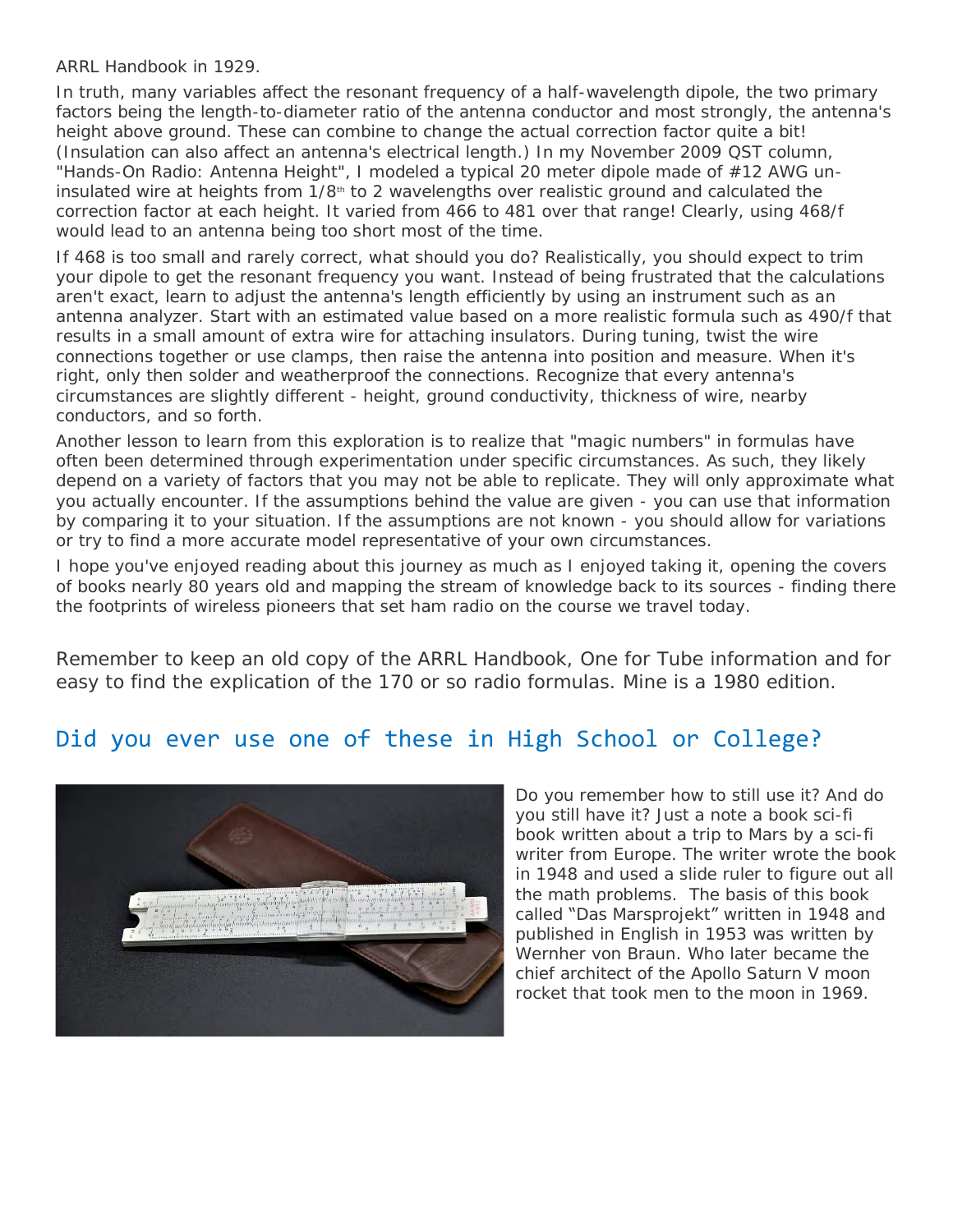#### A radio meteor is a meteor

that is heard on a radio receiver only because radio waves from a transmitter some 75 to 200 miles distant are reflected by the meteor's resulting ionization. The primary advantage of observing meteors using radio methods is that one can observe during daytime and inclement weather.

**Meteor showers: The 1995** American Radio and Relay League Antenna Handbook lists the five best meteor showers that contribute to ham radio skip communicationwhere distant radio signals "skip" on an ionized area of the atmosphere, such as that produced by a meteor, and can be heard much farther away than normal. These are the Quadrantids (January 3), Arietids (June 7-8), Perseids (August 11-13), Orionids (October 20-22), and Geminids (December 12-13). I like to listen to all showers, and listen at random times with a portable FM radio. In 2014 and 2015, I heard a moderate daytime shower on July 3.

**Physics:** Meteors typically vaporize from 100 to 70 km altitude, producing visible and ionizing ultraviolet light and a 10 to 15 km long trail of free electrons, ionized air, and debris. If the trail of electrons is sufficiently dense, it reflects radio waves as if it were a metal cylinder. I like to think of the ionization trail as having the properties of both a radio antenna (a "wire") and a narrow illuminated slit. The "wire" can produce a sound like the original radio signal, while the "slit" creates a Fresnel diffraction pattern. The latter is a varying volume level that is co-added to the "wire" component (figs. 1 and 2).



#### **Meteor (and other)** signals: Radio

meteors are observed at frequencies from 28 to 432 MHz, with the best region between 30 and 100 MHz. The FM band, from about 88 to 107 MHz, is well suited. A typical meteor

signal usually lasts only as long as the meteor is visible-about half a second-but large meteors leave a

persistent ionized cloud reflecting for many seconds or even minutes (fig. 3). However, large meteors are rare. Signals lasting longer than five or ten seconds are probably not meteors. If you ignore all these longer signals, your hourly counts will still be quite accurate.



**Figure 3** 

**Interference:** The vast majority of radio interference is from man-made sources such as lights, all electrical appliances, distant aircraft, and nearby cars. Cars produce a distinct. repetitive popping noise. I rarely hear interference from the Sun or other natural sources such as auroras, tropospheric ducting (when radio signals can propagate farther than normal because of a temperature inversion in the atmosphere), and lightning. Each type of interference also has unique characteristics that allow it to be identified. The first three last for many minutes to hours-not typical of a meteor. Lightning has a brief but very distinct frying sound. Aircraft are more difficult to discern, but they are only heard if they are flying both near the Figure 2 Fresnel Diffraction Patterns:

aircraft

wvvm

ground and near a transmitter. Their signal can last from a second to a minute. Unless you live close to a major airport, you will probably never

record aircraft. Hardware: A good FM radio and antenna are vital tools for

By R. B. Minton detecting radio meteors. **Southern Colorado** Modern AM/FM car **Astronomical Society** radios are ideal. They

> have large-scale integrated circuitry. are sensitive, reject noise, have digital tuning, and are fairly inexpensive. They also use 50-ohm coaxial cable, which matches a ground plane (GP) antenna (fig. 1, top). Other antenna designs, such as Yagi, have more gain in a preferred direction, but nowhere else. The GP is better because of its omnidirectional reception pattern in azimuth. A vertical whip car antenna works okay, but not as well. You can build a GP antenna from five 29-inch lengths of 40-gauge (or heavier) copper wire, soldered and connected as shown in figure 1. Tape a paper wad on each tip for eye protection. A 29-inch wire is the correct length for the middle of the FM band.

If the radio and antenna pull in distant stations, you're ready to

Radio 200 Leonids .-2002 100 Nov 13 Figure 4 format" should be: Name = untitled, search for blank FM frequencies Format = PCM, Attributes = 11.025

where meteors can be heard. The best time to search is early morning. because sporadic meteors are more numerous. Start at the low end of the FM band (88.1 MHz), listening for 30 seconds. If you hear nothing, go up to the next odd frequency (88.3 MHz-the even decimals are not used for FM radio stations in the United States). When you hear a brief signal (music, voice, etc.) write it down under "good"-you just heard a meteor reflecting the signal from a distant station. If you hear a constant radio station, write it down under "bad"-and also include the two frequencies below and above this one. These adjacent channels may get signal splatter imitating a

 $\rightarrow$ 

m

**M** meteor



Data records: You should also record your observations on a computer. In 2002, I wrote a computer program in BASIC to sense a speaker's volume and write the time to a floppy disk using the game port. It was crude, but good enough to reveal a large peak in the Leonid meteors (fig. 4). Later, I used a PCcompatible multimeter to sense voltages. Today, I suggest using Radio-SkyPipe II software. It uses the computer's audio input line. It will capture data for 24 hours per record, and the display's scale can be compressed or expanded an immense amount. I like it, and the program and installation instructions are free. Note that the sound card information for a PC-compatible computer under "Options, Sound, Choose sound



requirements of the AL Radio<br>Astronomy Observing Program.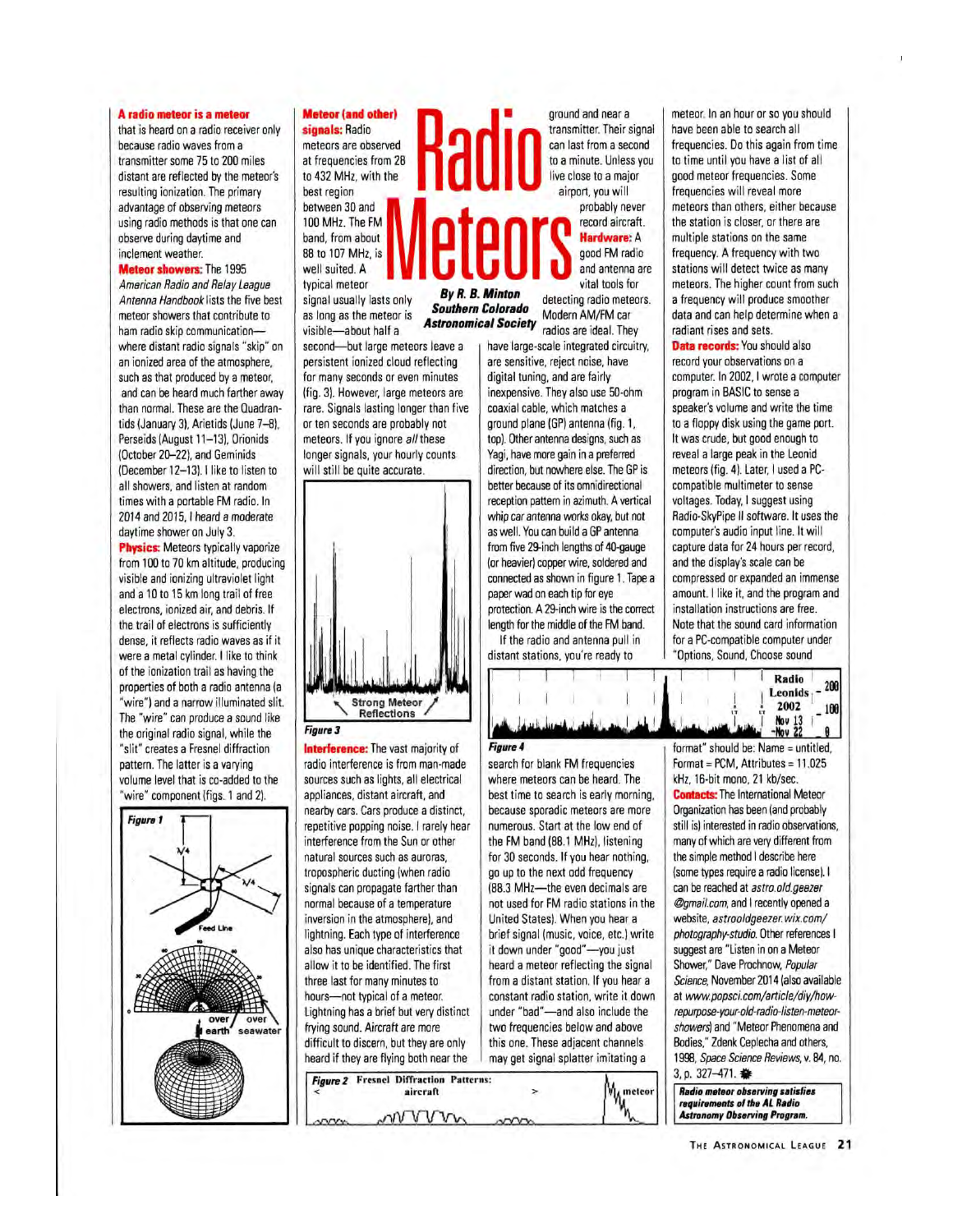

Please remember your family, Here, Away or Departed this Thanksgiving Holiday.

Remember to always keep them in your thought and prayers.

This photo and the cover photo were taken by Jerry N3VBJ.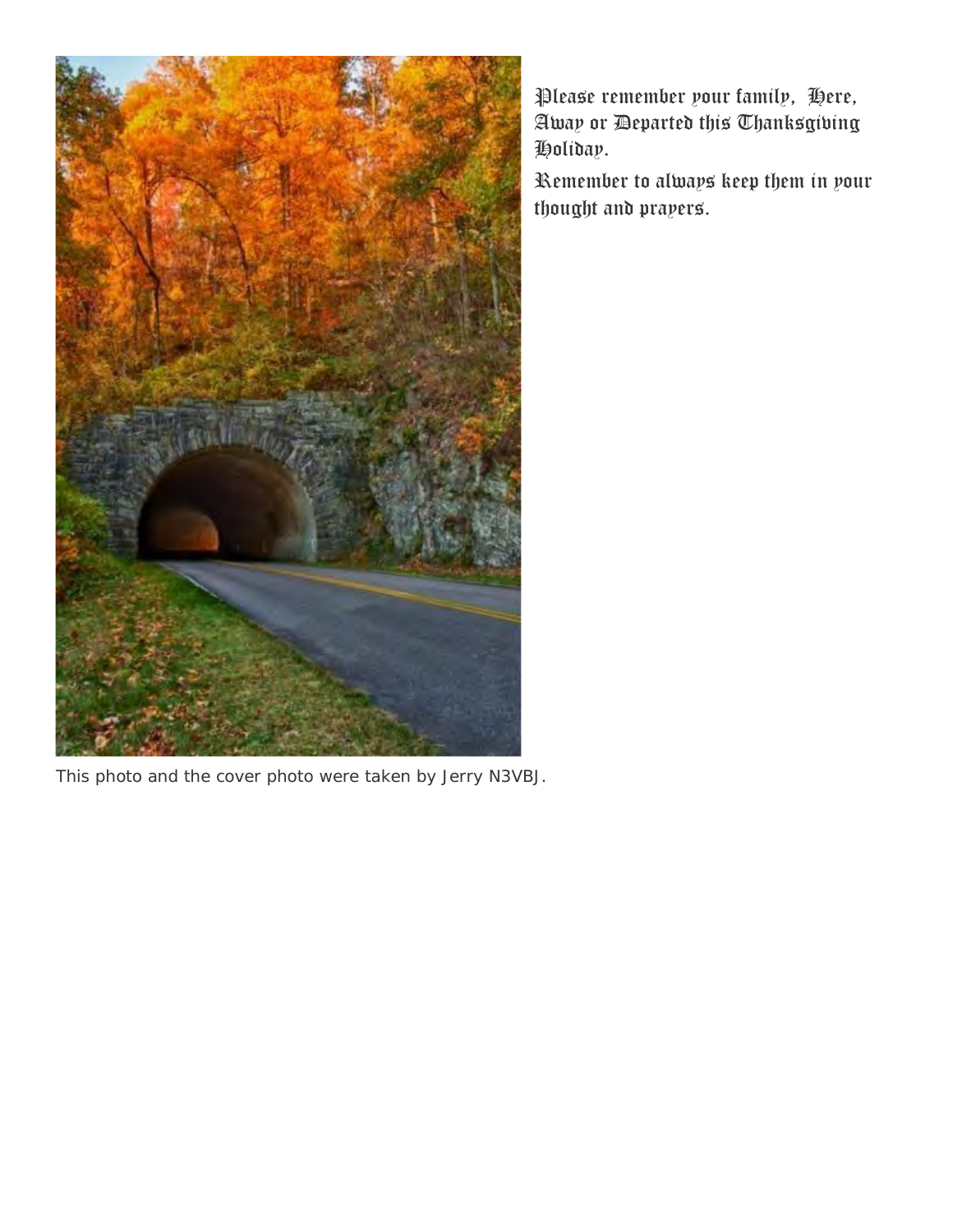

### **SKY Events for November 2021**

- *Nov 2nd -* Double shadow transit on Jupiter 11:02UT 07:02 EDT.
- *Nov 4th -* New Moon

.

- Nov 5<sup>th</sup> Uranus is at opposition
- Nov 7<sup>th</sup> Daylight Saving Time Ends 06 UT, 02:00 EDT
- Nov 8th Venus is 1.1° S of the Moon 5UT, 00:00 EST
- $Nov 10<sup>th</sup>$  Mercury is 1.1 ° N of Mars 4UT 23:00 EST on the 9<sup>th</sup>.
- *Nov 11th -* First Quarter Moon
- Nov 12<sup>th</sup> N Taurid meteor shower peaks  $\approx$  15 per/hr.
- Nov 17<sup>th</sup>- Leonid meteor peaks  $\approx$  20 per/hr.
- *Nov 19th* - Full Moon Traditional Name is Full Beaver Moon and Celtic is The Dark Moon.& A Partial Lunar Eclipse see the section on the eclipse.
- *Nov 22nd* Moon 1.8° N of M35 Open Cluster in Gemini, 8UT, 03 EST.
- *Nov 23 rd* Double shadow transit on Jupiter 23:52UT 18:52 EST on Nov 22.
- *Nov 27th* Last Quarter Moon

### Planet Lookout at mid-Month EST Sunrise 06:41 EST and Sunset 16:52 ES T

**Mercury** – **Morning** Rise 06:01, Set 6:30, Mag- 0.9, Size 4.8 arc seconds.

**Venus – Evening** Rises 10:30, Sets 19:37, Mag -4.6 and 32.1 arc seconds.

**Mars** -- **Morning** Rises 05:39, Sets 16:13, Mag 1.6 and 3.6 arc seconds.

**Jupiter -- Evening** Rises 12:50, Sets 23:23, Mag -2.4 size 40.1 arc seconds.

**Saturn – Evening** , Rises 12:02 Sets 22:05, Mag 0.7, Size 16.4 arc seconds

**Uranus— Evening** Rises 16:11, Sets 05:53 ; Mag 5.7 size 3.6 arc seconds.

**Neptune** -- **Evening** Rises 14:00 Sets 01:39; Mag 7.8 size 2.3 arc seconds.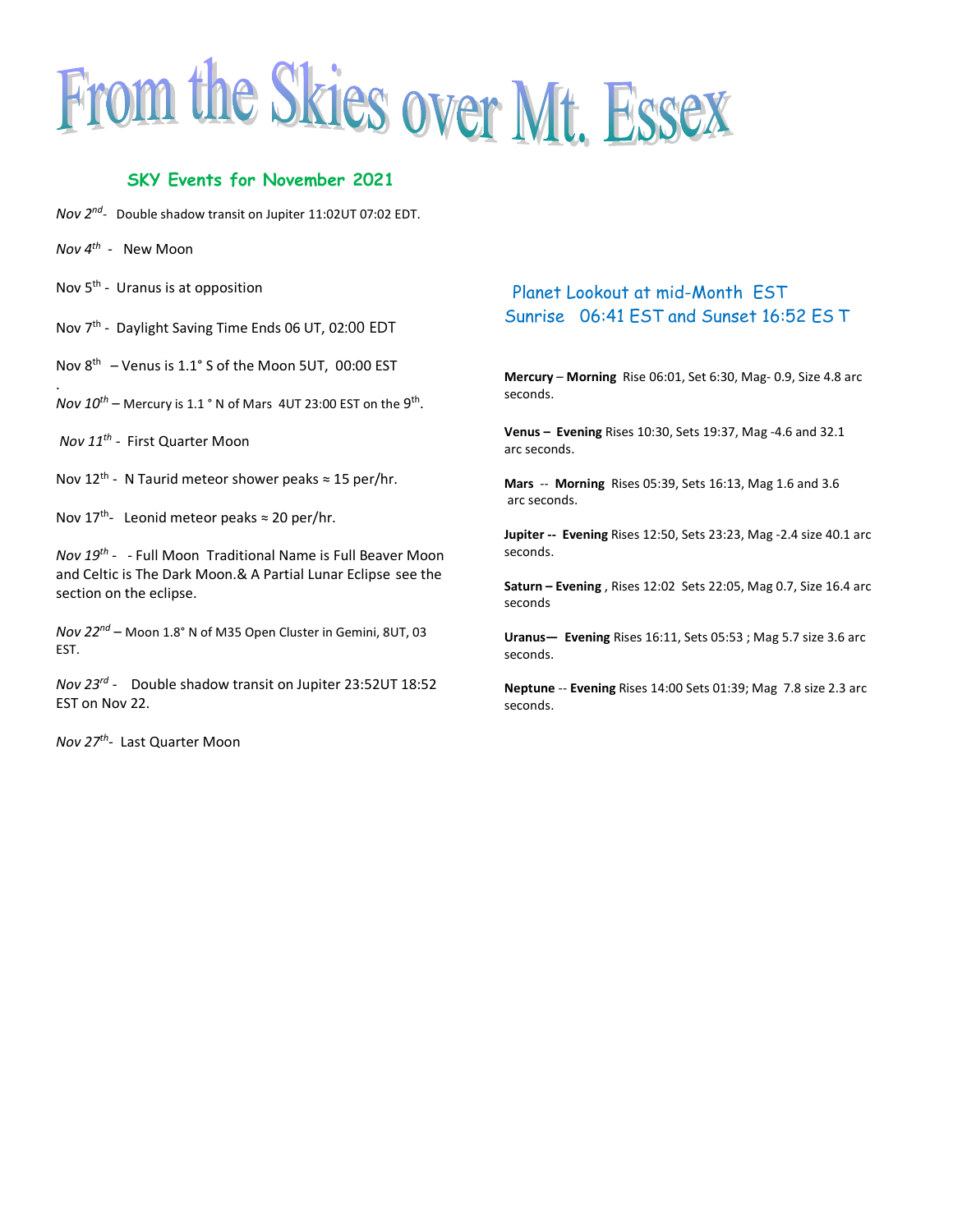

## Partial Lunar Eclipse of 2021 Nov 19

2009 Apr 29